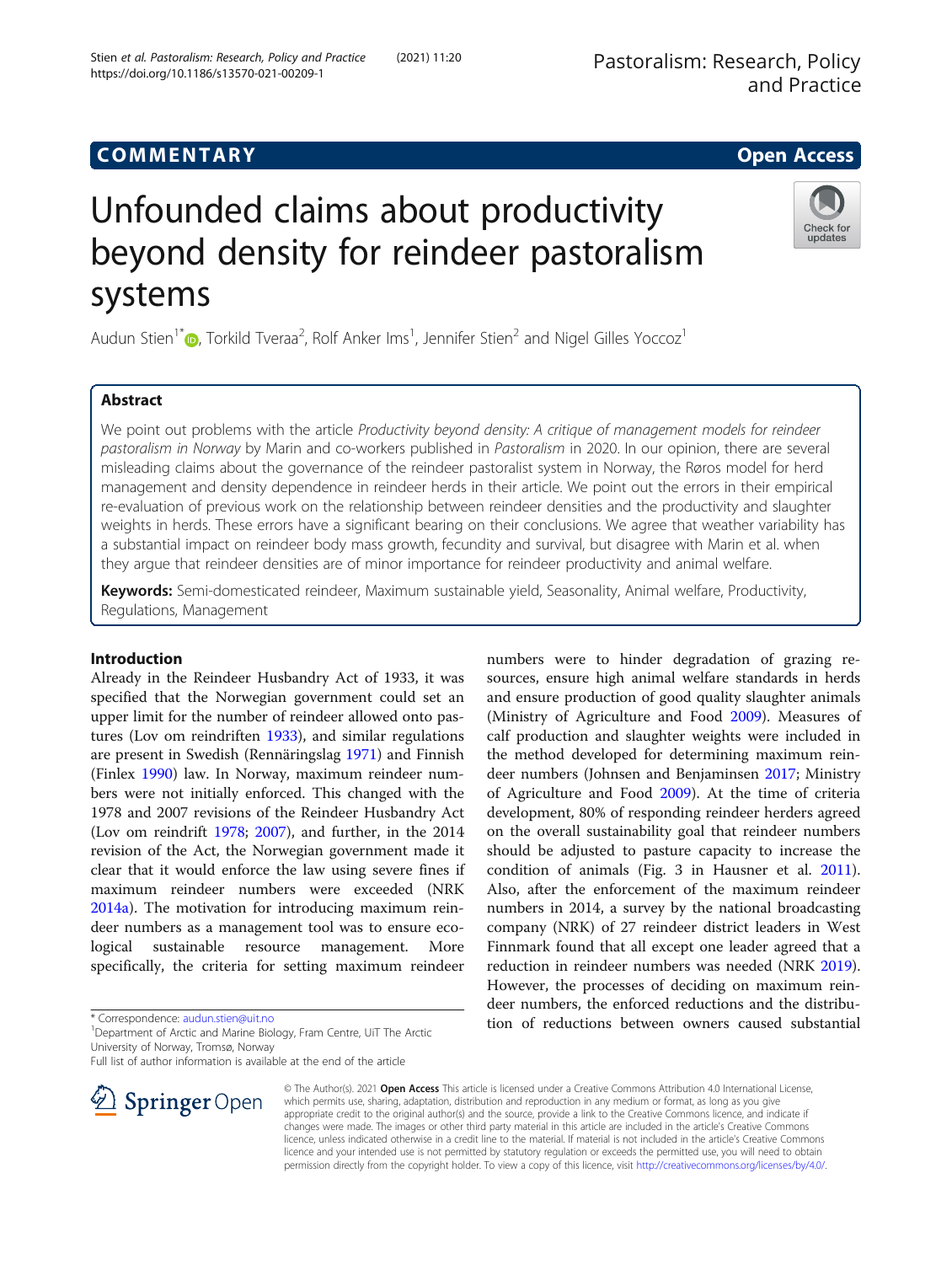conflicts between reindeer herders and the government (NRK [2014b,](#page-6-0) [2019](#page-6-0)).

In a recent article, Marin et al. ([2020](#page-5-0); from here onwards referred to as Marin et al.) contribute to the debate around the governance of the reindeer pastoralist system in Norway. They argue that enforcing maximum reindeer numbers is a poor management strategy and state that "The official governance of the reindeer pastoralist system in the north of Norway relies overwhelmingly on one central argument: that in order to maintain a sustainable system, maximum numbers and densities of reindeer, as well as certain herd structures, should be upheld. If these indicators are ignored, the argument goes, the consequences are resource degradation and economic collapse." Furthermore, Marin et al. "set out to investigate the validity of the premise that there is a strong relationship between density and carcass weights over the whole of Finnmark, based on official data", and "find that although the relationship is present, its explanatory power is not very strong in a variety of circumstances". Finally, they suggest productivity per area unit is a better measure than productivity per capita of reindeer and argue that this "reveals a different picture: rather than being a failed system marred by suffering animals and low economic returns, reindeer herding in western Finnmark becomes the most productive in Norway". Here, we discuss these claims. We find that Marin et al. give a biased description of the management regime and the current state of knowledge of density dependence in semi-domesticated reindeer herds. The main reason for this is their imprecise and erroneous use of references, data and methods.

## The official governance of the reindeer pastoralist system in the north of Norway

Marin et al.'s description of the history and current management policy of reindeer herding in Norway suffers from a lack of precision and is misleading because it does not distinguish between official management regulations, economic incentives, policy goals, advice and the authors' own unsubstantiated claims.

The main official regulation implemented by law is the maximum number of reindeer allowed in a reindeer management unit (Lov om reindrift [2007](#page-5-0)). In addition, there are economic incentives, as negotiated annually between the Norwegian government and the Saami Reindeer Herders' Association of Norway (NRL) (Ulvevadet and Hausner [2011](#page-6-0); Ministry of Agriculture and Food [2020](#page-5-0)). Economic incentives for calf slaughtering were introduced in 1977 and have been the main instrument to promote calf slaughtering as a part of a socialand ecological-based sustainable management of reindeer herds, via increasing calf survival and growth up to the time of slaughter. In addition, a female-dominated herd structure is advised to increase meat production. We are unaware of any regulations in support of Marin et al.'s claim that economic subsidies directly depend on herd structure. Neither are we aware of any government representative stating that a deviation from the promoted herd structure will cause "resource degradation and economic collapse" as claimed by Marin et al. and note that Marin et al. provide no supporting references for their claims.

# The Røros model and its role in reindeer governance today

In the section "The Røros model", Marin et al. describe aspects of the herd management strategy developed around Røros in the 1970s and early 1980s. The Røros model is based on Lenvik and Aune ([1988\)](#page-5-0), Lenvik et al. ([1988a,](#page-5-0) [1988b](#page-5-0), [1988c](#page-5-0)) and Lenvik and Fjellheim ([1988](#page-5-0)) and is summarized in Lenvik ([2005](#page-5-0)). The main focus of the Røros model was to optimize the herd structure with respect to age, sex and adult female weight with the goal of achieving maximum calf production, survival and growth. However, the Røros model did not use "empirical evidence linking the carcass weight of reindeer to the stocking densities" and did not show "that reindeer herds with low densities and a high percentage of does had higher carcass weights" as claimed by Marin et al. These claims are stated without references, and we can only guess that Marin et al. have made the common mistake of interpreting all the publications written by the main researcher behind the Røros model, Dag Lenvik, as being descriptions of the Røros model. Marin et al. also claim that the "establishment of thresholds for the highest number of reindeer allowed in a given area" was a consequence of research on how to maximize meat production—the Røros model. Again, Marin et al. have no references to support this claim. It seems noteworthy that both the official report by Ims and Kosmo ([2001\)](#page-5-0) suggesting a method for setting maximum reindeer numbers for West Finnmark and the later document describing "criteria/indicators for ecologically sustainable reindeer numbers" (Ministry of Agriculture and Food [2009\)](#page-5-0) include no results from or references to the Røros model. The role of "the Røros model" in today's governmental management of reindeer is in our opinion given too much emphasis in Marin et al.

In "Critiquing the model – Quantitative assessments", Marin et al. focus on the concept of maximum sustainable yield (MSY) and suggest it to be indicated by Lenvik ([1990,](#page-5-0) Figure 4, reproduced as Fig. 2 in Marin et al.). However, MSY was neither a concept used in the "Røros model" or in the paper by Lenvik [\(1990\)](#page-5-0) that they refer to, neither was the relationship (Lenvik [1990,](#page-5-0) Figure 4) used to support the Røros model in herd management, as implicated by Marin et al. Lenvik's ([1990](#page-5-0)) Figure 4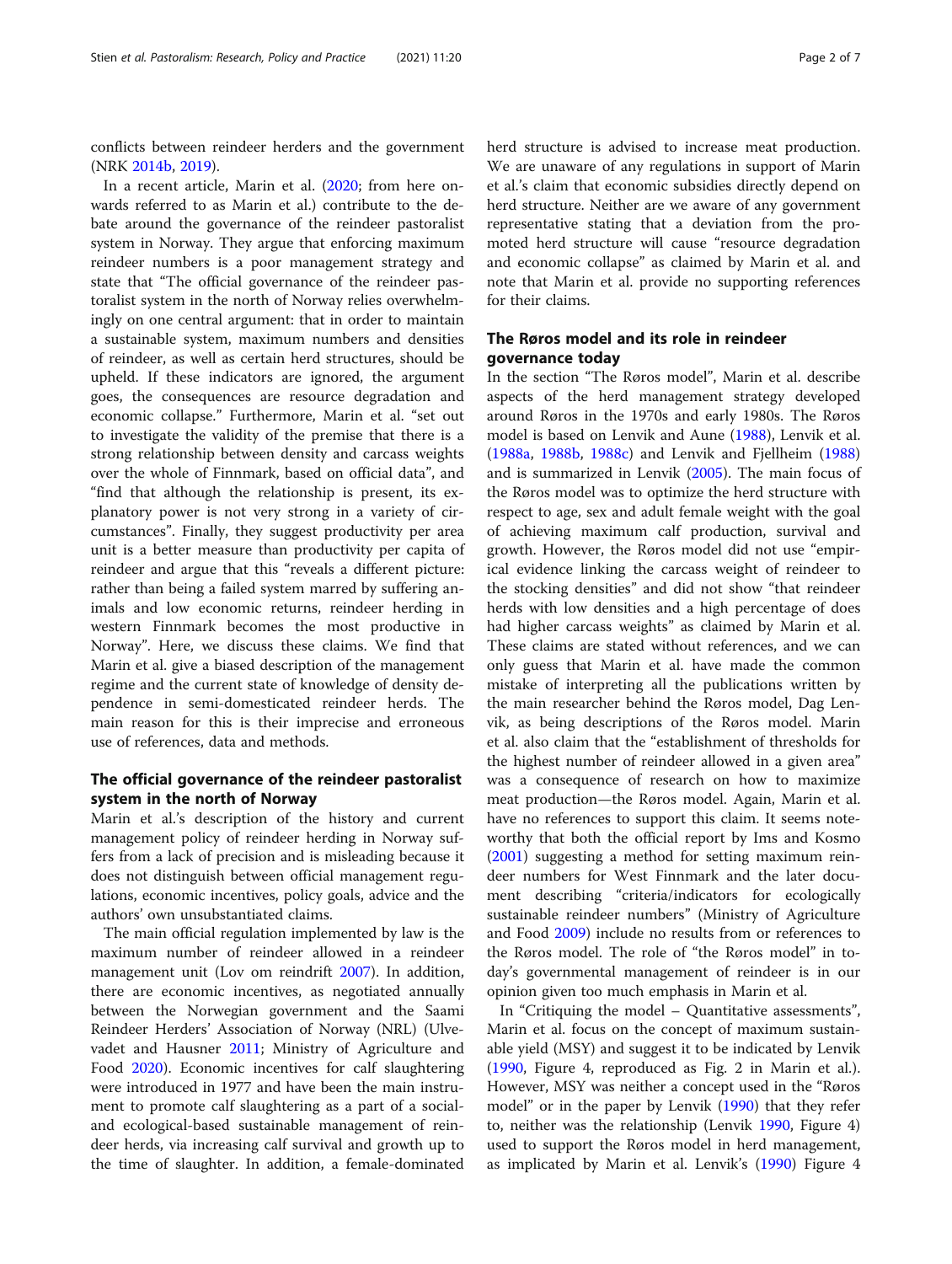shows estimates of meat production against reindeer numbers in West Finnmark and was used as support for the argument that a reduction of reindeer numbers from 105,000 to 67,000 would not reduce meat production in the area substantially.

Inspired by Lenvik [\(1990](#page-5-0), Fig. 2 in Marin et al.), Marin et al. suggest a different measure of productivity for reindeer in West Finnmark, using the relationship between change in herd size from the end of March in one year to the same time the following year and the number of animals slaughtered within this period (predominantly in the autumn and early winter). They fitted a non-linear function to these estimates and reindeer numbers and interpreted their results as measuring MSY. This method has no methodological support in previously published work. It is well known that in seasonal environments, the seasonal timing of harvesting in relation to seasonal patterns of mortality has implications for the optimal harvest strategy (Kokko and Lindström [1998;](#page-5-0) Boyce et al. [1999;](#page-5-0) Jonzen and Lundberg [1999;](#page-5-0) Xu et al. [2005](#page-6-0)), results that are ignored in the attempt by Marin et al. to estimate MSY. If significant mortality occurs between the time of harvest and the census date at the end of March, as is expected for reindeer during winter, their method is unsuitable for estimating MSY. We note that the estimates of meat production used by Lenvik ([1990](#page-5-0)) are also affected by such methodological problems.

#### Carcass weights and density

Marin et al. assess a report from the Norwegian Reindeer Management Agency (Ims and Kosmo [2001\)](#page-5-0) that described reindeer districts in western Finnmark and suggested a method for estimating the maximum reindeer numbers. In particular, they focus on an analysis of slaughter data from the autumns in 1998–2000 which shows a strong relationship ( $R^2 = 0.70$ ) between the average carcass weight of slaughtered 1-year-old males (varit) and reindeer densities. Marin et al. claim they redo the analysis with more of the same data, i.e. data from more years (1980–2012), and find a much weaker relationship between varit slaughter weights and reindeer densities ( $R^2$  = 0.24) than Ims and Kosmo ([2001](#page-5-0)). They interpret this as evidence that the relationship is weak over a longer time period. However, inspection of the [supplementary data](#page-4-0) they provide with their paper reveals that Marin et al. has not used "more of the same data". The main discrepancies between what Marin et al. state they do and what they actually do are that (1) Marin et al. use only data from the "Kautokeino" districts (and not the whole of Finnmark as they state in the abstract), while Ims and Kosmo [\(2001\)](#page-5-0) used districts associated with both Kautokeino and Karasjok; (2) Marin et al. do not perform the quality control of data performed by Ims and Kosmo [\(2001\)](#page-5-0). Before analysis, Ims and Kosmo [\(2001](#page-5-0)) reported that they performed extensive quality control of the data to reduce sample variance and bias. In particular, they discarded annual estimates based on small sample sizes (< 25) and carcass weight data from varit slaughtered after the autumn rut—because the rut is accompanied by weight loss, data that seems to have been included in Marin et al.; (3) Contrary to Ims and Kosmo ([2001](#page-5-0)), Marin et al. use reindeer densities from the end of the reindeer herding year rather than the onset of the reindeer herding year as their predictor variable; and (4) Marin et al. include data for varit from only 1997–2012 and not 1980–2012 as claimed in their text. Furthermore, a reanalysis of the [supplementary data file](#page-4-0) accompanying Marin et al. shows that the relatively weak relationship between varit weights and reindeer densities is also present in the 1998–2001 subset of the data they use  $(R^2 = 0.29)$ , thereby differing from the results reported by Ims and Kosmo [\(2001](#page-5-0)). Our conclusion is that the discrepancy between the findings in Marin et al and Ims and Kosmo ([2001\)](#page-5-0) is due to a difference in the data used in the analysis rather than more years of the same data.

To evaluate this topic further, we revisited the analysis of Ims and Kosmo [\(2001](#page-5-0)) using data on average varit slaughter weights and reindeer numbers from mainland districts associated with Kautokeino and Karasjok in Finnmark county for 2000–2019 obtained from [www.](http://www.reinbase.no) [reinbase.no](http://www.reinbase.no). We supplemented these data with information from 1997/1998 and 1998/1999 from Reindriftsforvaltningen ([1999](#page-6-0), [2000\)](#page-6-0). In our analysis, we excluded observations (1) with less than 25 varit reported slaughtered; (2) from district 36, since there is no record of them slaughtering varit before the rut ([www.reinbase.](http://www.reinbase.no) [no](http://www.reinbase.no)); and (3) from "island" districts, to follow the strategy adopted in Ims and Kosmo [\(2001\)](#page-5-0) as close as possible. We also excluded district 16A-D as Ims and Kosmo used siida-level information from these districts, and this information was not available for us for 1998 and 1999. Reindeer densities were calculated using the total area of the summer pastures with no adjustments (Landbruksdirektoratet [2019a\)](#page-5-0). Following Ims and Kosmo ([2001](#page-5-0)) and Marin et al., we fitted the natural logarithm of reindeer densities as a linear predictor of district-level average varit slaughter weights. When using data from the same years as used by Ims and Kosmo ([2001\)](#page-5-0), reindeer densities explained 65% of the variance in varit weights  $(R^2 = 0.65)$  in these data (Fig. [1\)](#page-3-0). This is a substantially higher value than the one obtained using the data in Marin et al. ( $R^2 = 0.29$ ) and close to the value obtained by Ims and Kosmo ([2001](#page-5-0),  $R^2 = 0.70$ ). The main difference between the data used by us and Ims and Kosmo ([2001\)](#page-5-0) is their stricter quality control of data, and Ims and Kosmo ([2001\)](#page-5-0) using net area of summer pastures (total area minus area with no vegetation cover) when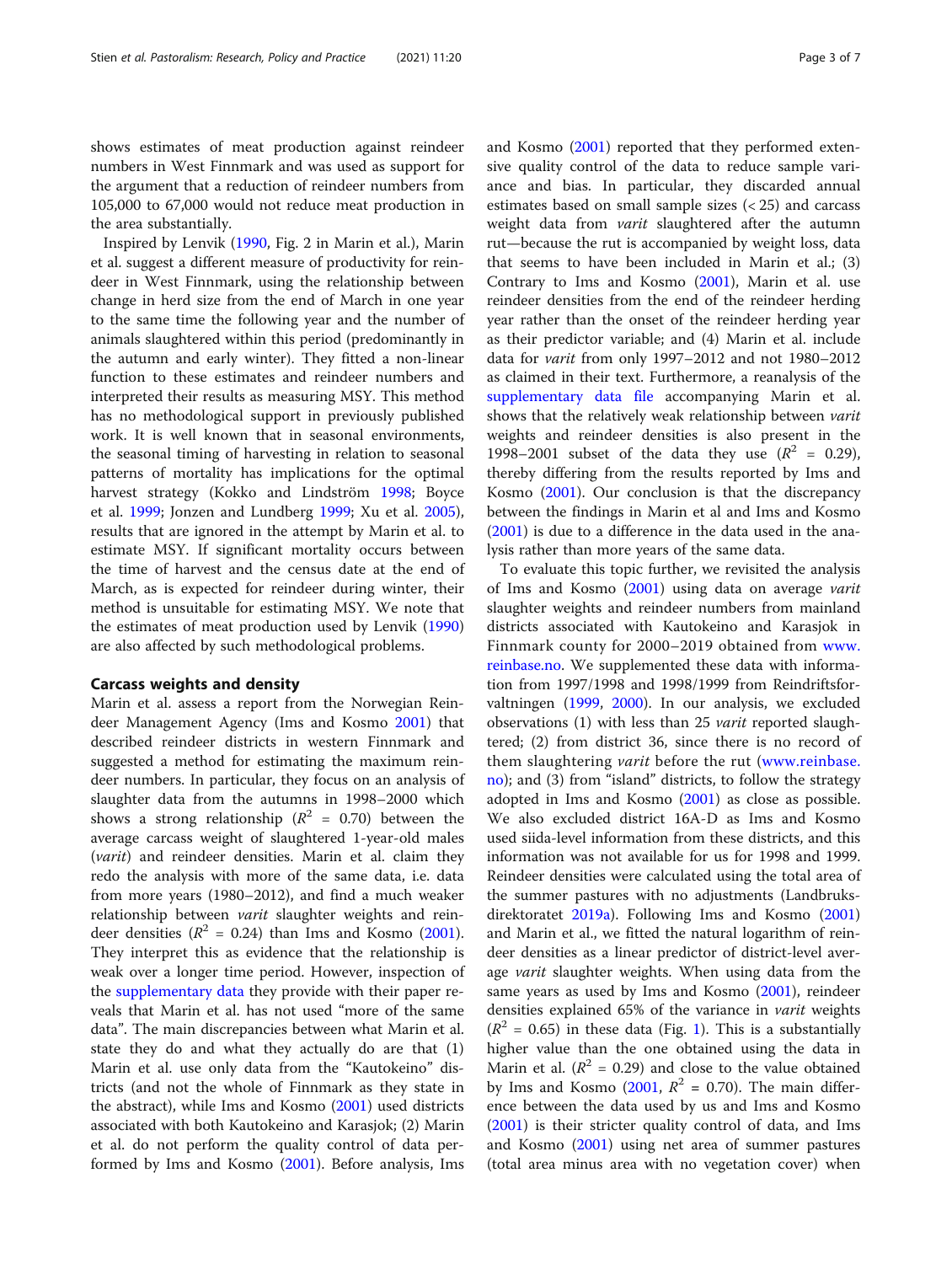<span id="page-3-0"></span>

calculating densities. When extending our time series to cover the 1998–2019 period, the variance explained by density decreased in our dataset, but still, density explained almost half of the variation in varit slaughter weights ( $R^2$  = 0.47, Fig. 1, data and analysis script in [sup](#page-4-0)[plementary information\)](#page-4-0).

Our interpretation is therefore contrary to the claim by Marin et al.; the relationship between slaughter weights and densities is not substantially weakened by extending the time series. Also, models that better describe the structure of these data support that density is an important predictor of varit weights. We extended the simple linear regression model above by fitting year and district as random intercept effects and log(density) as a random slope effect that varied between districts. The model confirmed a negative fixed effect estimate of log(density) (estimate =  $-3.12$ , SE = 0.41). The fixed effect of log(density) explains close to half of the variance ( $R^2 = 0.37$ ) explained by the total model including random effects ( $R^2$  = 0.80, estimated following Johnson [2014\)](#page-5-0). However, contrary to what is found by Holand et al. ([2010](#page-5-0)) in *varit* slaughter weight data from partly overlapping time periods (1983– 1987 and 1996–2004), we found little evidence for the between-district variance in log(density) slopes to differ from zero (estimated variance = 0.39, likelihood ratio test for the difference from zero:  $P < 0.16$ ).

## Productivity per area unit

Marin et al. suggest "that productivity per area unit can be at least as relevant as carcass weights" and that "a measure of productivity in kilogrammes per square kilometre reveals a different picture: rather than being a failed system marred by suffering animals and low economic returns, reindeer herding in western Finnmark becomes the most productive in Norway".

We agree that meat production per square kilometre is a useful measure of productivity. Carcass mass seems more relevant as an indicator of animal condition in the herds (Tveraa et al. [2007](#page-6-0); Lundqvist et al. [2009](#page-5-0); Olofsson et al. [2011\)](#page-6-0). It is also generally accepted that areas differ in their environmental suitability for reindeer herding (e.g. Ims and Kosmo [2001;](#page-5-0) Helle and Kojola [2006](#page-5-0); Lundqvist et al. [2009](#page-5-0)), and clearly, Finnmark is wellsuited for reindeer herding and produces most of the reindeer meat in Norway (Landbruksdirektoratet [2019a](#page-5-0)). However, West Finnmark experiences high losses of reindeer and low economic returns. As such, we disagree that high productivity in kilogrammes per square kilometre is a suitable measure to evaluate "suffering animals" and "economic returns" as implied by Marin et al.'s statement.

By way of explanation, we follow Marin et al. and compare the Røros and Kautokeino region. In recent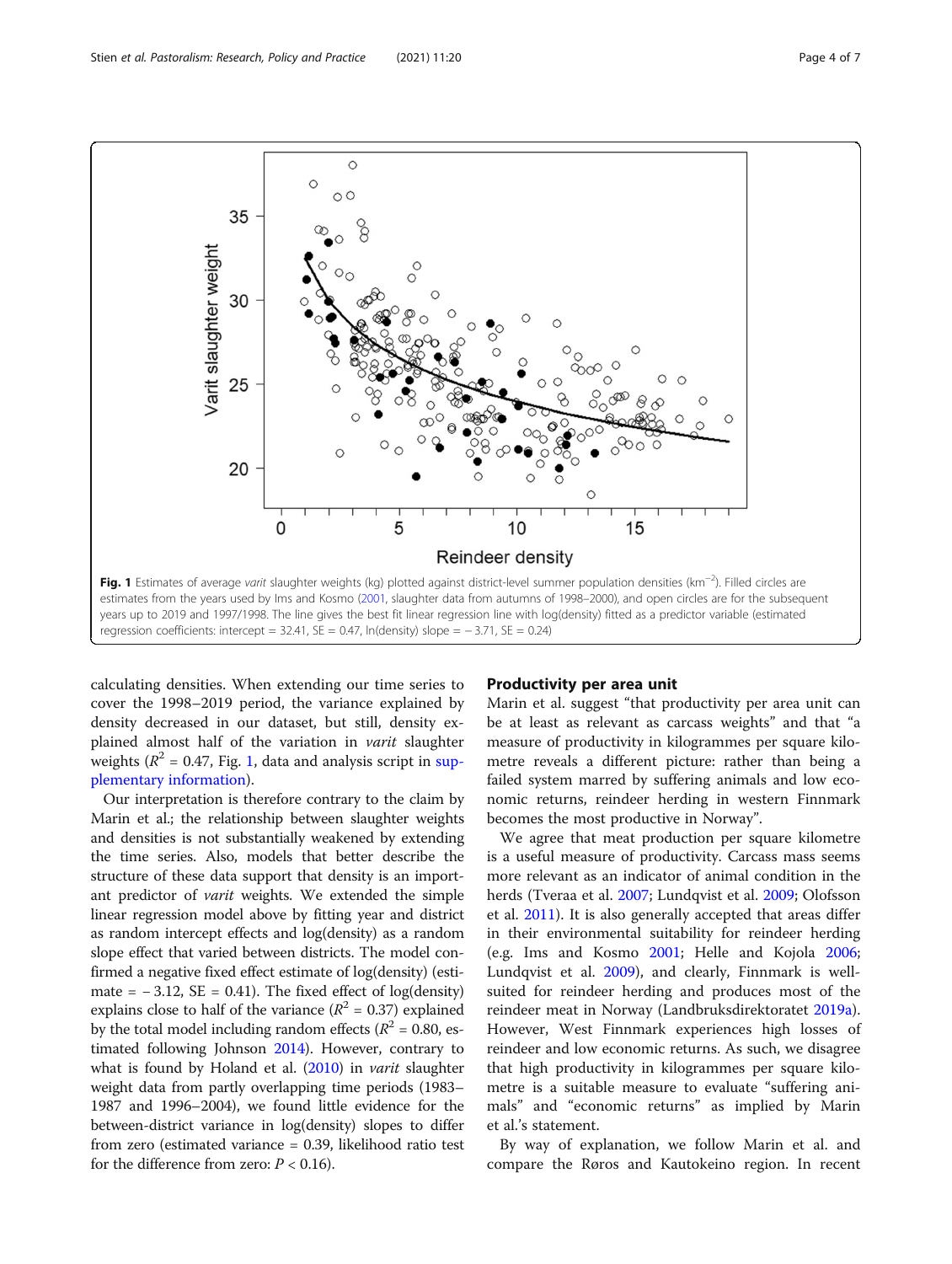<span id="page-4-0"></span>years, the proportion of marked calves lost on pasture has been roughly twice as high (30–60% vs 10–30%, for 2005–2019, [www.reinbase.no\)](http://www.reinbase.no), and net income per enterprise was only one third (183 vs 600 KNOK in 2018, Landbruksdirektoratet [2019b\)](#page-5-0) in the Kautokeino region when compared with the Røros region. This suggests there are substantial differences between the two systems with respect to animal welfare and economic returns. Variation in large predator densities does not explain this difference (Tveraa et al. [2014;](#page-6-0) Bischof et al. [2020](#page-5-0)). We also note that maximizing reindeer meat production per area unit may compromise other ecosystem services, such as biodiversity, and thereby more holistic goals for sustainable ecosystem-based management.

## Current state of knowledge

Marin et al. give the impression that much of the ecological literature on reindeer population dynamics focuses solely on density effects. However, the vast majority of articles published since the turn of the century have a focus on weather and/or climate and/or vegetation growth as key factors of importance in addition to density (e.g. for semi-domesticated reindeer: Helle and Kojola [1994,](#page-5-0) [2008](#page-5-0), Weladji and Holand [2003](#page-6-0), Tveraa et al. [2007,](#page-6-0) [2013,](#page-6-0) [2014](#page-6-0), Lundqvist et al. [2009](#page-5-0), Holand et al. [2010](#page-5-0), Hobbs et al. [2012,](#page-5-0) Hendrichsen and Tyler [2014](#page-5-0), Henden et al. [2021;](#page-5-0) for wild reindeer/caribou: Aanes et al. [2000](#page-5-0), Tyler [2010,](#page-6-0) Fauchald et al. [2017](#page-5-0), Albon et al. [2017,](#page-5-0) Hansen et al. [2019\)](#page-5-0). Nevertheless, current knowledge is that population density is an important predictor of the population dynamics of reindeer, as it is for many other species that interact with components of many-faceted, temporally fluctuating and spatially varying natural ecosystems. In such contexts, as suggested by, e.g., Tyler [\(2010\)](#page-6-0) and Tveraa et al. ([2007](#page-6-0)), density dependence typically interacts with densityindependent factors (e.g. weather/climatic variation). This implies that density dependence cannot be understood independently from the state of the other drivers, and leads to populations with high densities and/or low body mass being more prone to high mortality in difficult winters (Tveraa et al. [2007](#page-6-0), [2013,](#page-6-0) [2014;](#page-6-0) Tyler [2010](#page-6-0); Hansen et al. [2019\)](#page-5-0). Moreover, density dependence can be delayed and/or non-linear because it may result from combinations of ecological interactions (plant-herbivore, host-parasite, predator-prey) that are mediated through different life history parameters.

Already in the seminal paper by Sæther ([1997](#page-6-0)) on mechanisms generating population fluctuations in ungulates (and cited by Marin et al.), it was emphasized that their population dynamics are strongly influenced by a combination of stochastic variation in the environment and population density, and furthermore, that body mass is a key variable in explaining these processes. Later,

understanding the form and strength of density dependence under various environmental conditions, and how variation in animal body mass is both a response to and an explanatory factor of population dynamics, has received much attention. Based on this accumulated knowledge, stochastic harvest models have been developed (Lande et al. [2003\)](#page-5-0), and stochastic simulations (e.g. Bårdsen et al. [2014\)](#page-5-0) have been used in exploring optimal strategies for reindeer harvesting.

#### Conclusion

Herbivore populations subjected to natural food web interactions in stochastically fluctuating abiotic environments are expected to exhibit complex dynamics. For semi-domestic reindeer, additional complexities are due to socio-economic factors. Consequently, finding rational management strategies is challenging, and the regulations and incentives employed by the Norwegian government have in some respects been malfunctioning (Hausner et al. [2011\)](#page-5-0).

We agree with Marin et al. and others (e.g. Bernes et al. [2015\)](#page-5-0) that it is prudent to use food web state variables as predictors of the productivity of reindeer herds (e.g. Henden et al. [2021](#page-5-0))—in particular, in the era of rapid climate change (Ims and Yoccoz [2017\)](#page-5-0). However, we are confident that reindeer body weight and population density will continue to be valuable indicators for scientists, herders and management authorities.

#### Abbreviations

MSY: Maximum sustainable yield; Marin et al.: Marin, A., E. Sjaastad, T. A. Benjaminsen, M. N. M. Sara, and E. J. L. Borgenvik. 2020. Productivity beyond density: A critique of management models for reindeer pastoralism in Norway. Pastoralism 10:9. doi:10.1186/s13570-020-00164-3

#### Supplementary Information

The online version contains supplementary material available at [https://doi.](https://doi.org/10.1186/s13570-021-00209-1) [org/10.1186/s13570-021-00209-1.](https://doi.org/10.1186/s13570-021-00209-1)

Additional file 1. Data from the supplementary material of Marin et al.  $(2020)$ Additional file 2. Data on average varit slaughter weights from the years 1998-2019. Additional file 3. R-script used for statistical analyses in this study.

#### Acknowledgements

Not applicable.

#### Authors' contributions

AS and TT analysed the data and wrote the first version of the manuscript. All authors contributed significantly to improve the manuscript and read and approved the final manuscript.

#### Authors' information

Not applicable.

#### Funding

The work has received no external funding.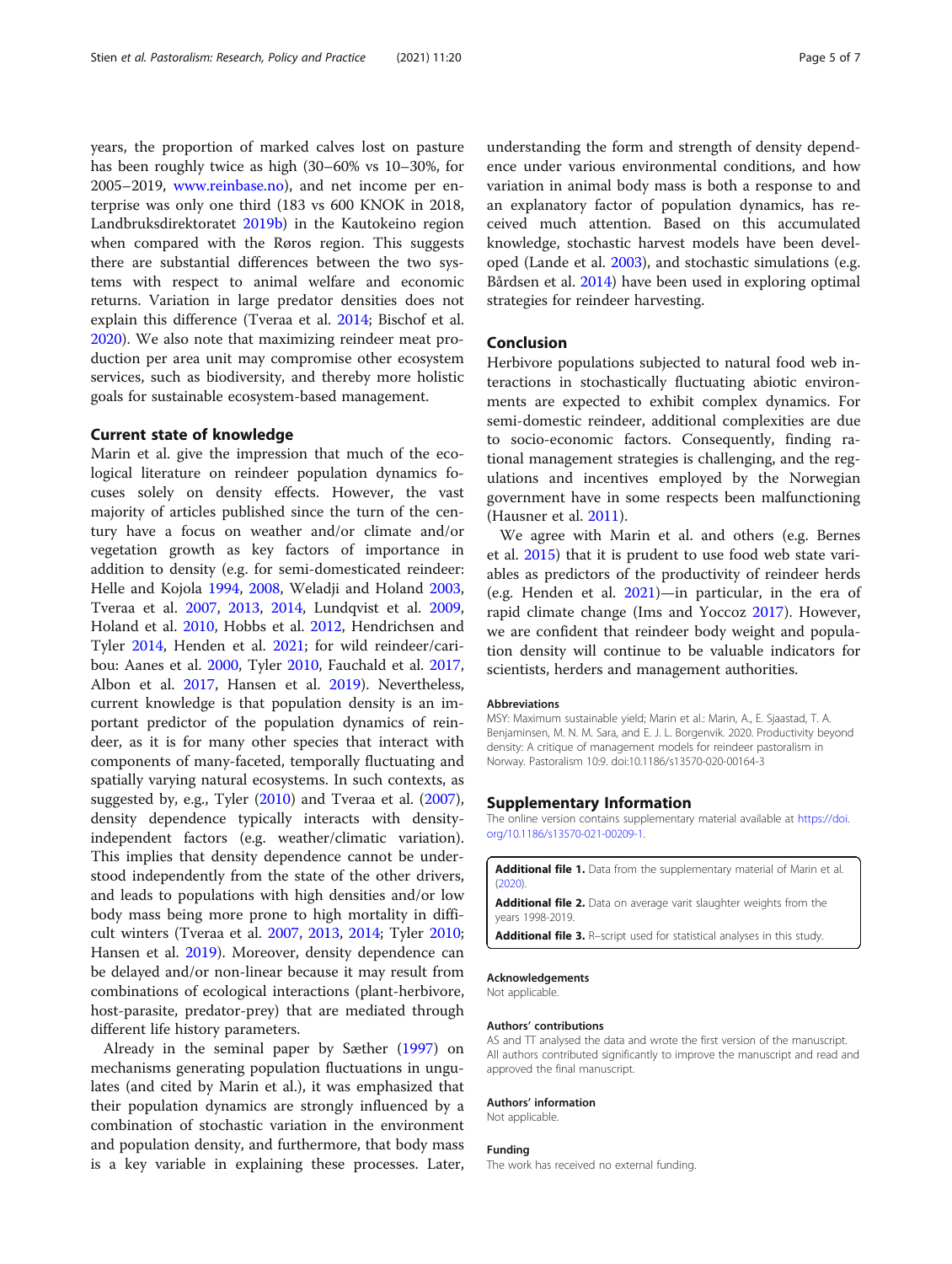#### <span id="page-5-0"></span>Availability of data and materials

The data and R–script used for statistical analyses in this study are included in Supplementary information files

## Declarations

Ethics approval and consent to participate Not applicable.

#### Consent for publication

Not applicable.

#### Competing interests

The authors declare that they have no competing interests.

#### Author details

<sup>1</sup>Department of Arctic and Marine Biology, Fram Centre, UiT The Arctic University of Norway, Tromsø, Norway. <sup>2</sup>Norwegian Institute for Nature Research, Fram Centre, Tromsø, Norway.

### Received: 12 October 2020 Accepted: 8 July 2021 Published online: 22 October 2021

#### References

- Aanes, R., B.-E. Sæther, and N.A. Øritsland. 2000. Fluctuations of an introduced population of Svalbard reindeer: The effects of density dependence and climatic variation. Ecography 23 (4): 437–443. [https://doi.org/10.1111/j.1600-](https://doi.org/10.1111/j.1600-0587.2000.tb00300.x) [0587.2000.tb00300.x.](https://doi.org/10.1111/j.1600-0587.2000.tb00300.x)
- Albon, S.D., R.J. Irvine, O. Halvorsen, R. Langvatn, L.E. Loe, E. Ropstad, V. Veiberg, R. van der Wal, E.M. Bjørkvoll, E.I. Duff, B.B. Hansen, A.M. Lee, T. Tveraa, and A. Stien. 2017. Contrasting effects of summer and winter warming on body mass explain population dynamics in a food-limited Arctic herbivore. Global Change Biology 23 (4): 1374–1389. [https://doi.org/10.1111/gcb.13435.](https://doi.org/10.1111/gcb.13435)
- Bårdsen, B.-J., H. Berglann, A. Stien, and T. Tveraa. 2014. Effekten av høsting på produksjon og lønnsomhet i reindriften. NINA Rapport 999, Tromsø. (in Norwegian).
- Bernes, C., K.A. Bråthen, B.C. Forbes, J.D.M. Speed, and J. Moen. 2015. What are the impacts of reindeer/caribou (Rangifer tarandus L.) on arctic and alpine vegetation? A systematic review. Environmental Evidence 4: 4. [https://doi.](https://doi.org/10.1186/s13750-014-0030-3) [org/10.1186/s13750-014-0030-3](https://doi.org/10.1186/s13750-014-0030-3).
- Bischof, R., C. Milleret, P. Dupont, J. Chipperfield, M. Tourani, A. Ordiz, P. de Valpine, D. Turek, J.A. Royle, O. Gimenez, Ø. Flagstad, M. Åkesson, L. Svensson, H. Brøseth, and J. Kindberg. 2020. Estimating and forecasting spatial population dynamics of apex predators using transnational genetic monitoring. Proceedings of the National Academy of Sciences 117 (48): 30531– 30538. <https://doi.org/10.1073/pnas.2011383117>.
- Boyce, M., A. Sinclair, and G. White. 1999. Seasonal compensation of predation and harvesting. Oikos 87 (3): 419–426. <https://doi.org/10.2307/3546808>.
- Fauchald, P., T. Park, H. Tømmervik, R. Myneni, and V.H. Hausner. 2017. Arctic greening from warming promotes declines in Caribou populations. Science Advances 3 (4): e1601365. <https://doi.org/10.1126/sciadv.1601365>.
- Finlex. 1990. Finlex. [https://www.finlex.fi/sv/laki/ajantasa/1990/19900848.](https://www.finlex.fi/sv/laki/ajantasa/1990/19900848) Accessed 30 Sep 2020.
- Hansen, B.B., M. Gamelon, S.D. Albon, A. Lee, A. Stien, R.J. Irvine, B.-E. Sæther, L.E. Loe, E. Ropstad, V. Veiberg, and V. Grøtan. 2019. More frequent extreme climate events stabilize reindeer population dynamics. Nature Communications. 10 (1): 1616. <https://doi.org/10.1038/s41467-019-09332-5>.
- Hausner, V.H., P. Fauchald, T. Tveraa, E. Pedersen, J.L. Jernsletten, B. Ulvevadet, R.A. Ims, N.G. Yoccoz, and K.A. Bråthen. 2011. The ghost of development past: The impact of economic security policies on Saami pastoral ecosystems. Ecology and Society 16 (3): 4. <https://doi.org/10.5751/ES-04193-160304>.
- Helle, T., and I. Kojola. 1994. Body mass variation in semidomesticated reindeer. Canadian Journal of Zoology 72 (4): 681–688. <https://doi.org/10.1139/z94-092>.
- Helle, T., and I. Kojola. 2006. Population trends of semi-domesticated reindeer in Fennoscandia- evaluation of explanations. Ecological Studies 184: 319–339.
- Helle, T., and I. Kojola. 2008. Demographics in an alpine reindeer herd: Effects of density and winter weather. Ecography 31: 221–230. [https://doi.org/10.1111/j.](https://doi.org/10.1111/j.0906-7590.2008.4912.x) [0906-7590.2008.4912.x.](https://doi.org/10.1111/j.0906-7590.2008.4912.x)

Henden, J.A., T. Tveraa, A. Stien, J.P. Mellard, F. Marolla, R.A. Ims, and N.G. Yoccoz. 2021. Direct and indirect effects of environmental drivers on reindeer reproduction. Climate Research (in press).

- Hendrichsen, D.K., and N.J.C. Tyler. 2014. How the timing of weather events influences early development in a large mammal. Ecology 95 (7): 1737–1745. <https://doi.org/10.1890/13-1032.1>.
- Hobbs, N.T., H. Andrén, J. Persson, M. Aronsson, and G. Chapron. 2012. Native predators reduce harvest of reindeer by Sámi pastoralists. Ecological Applications 22 (5): 1640–1654. <https://doi.org/10.1890/11-1309.1>.
- Holand, Ø., A.A. Ims, and R.B. Weladji. 2010. Scale-dependent effects of summer density on autumn mass in reindeer. Rangifer 30 (1): 15–29. [https://doi.org/1](https://doi.org/10.7557/2.30.1.248) [0.7557/2.30.1.248.](https://doi.org/10.7557/2.30.1.248)
- Ims, A.A., and A.J. Kosmo. 2001. Høyeste reintall for distriktene i Vest-Finnmark, 153. Alta: Reindriftsforvaltningen (in Norwegian).
- Ims, R.A., and N.G. Yoccoz. 2017. Ecosystem-based monitoring in the age of rapid climate change and new technologies. Current Opinion in Environmental Sustainability 29: 170–176. [https://doi.org/10.1016/j.cosust.2018.01.003.](https://doi.org/10.1016/j.cosust.2018.01.003)
- Johnsen, K.I., and T.A. Benjaminsen. 2017. The art of governing and everyday resistance: "Rationalization" of Sámi reindeer husbandry in Norway since the 1970s. Acta Borealia 34 (1): 1–25. [https://doi.org/10.1080/08003831.2017.1317981.](https://doi.org/10.1080/08003831.2017.1317981)
- Johnson, P.C. 2014. Extension of Nakagawa & Schielzeth's  $R^2$ <sub>GLMM</sub> to random slopes models. Methods in Ecology and Evolution 5 (9): 944–946. [https://doi.](https://doi.org/10.1111/2041-210X.12225) [org/10.1111/2041-210X.12225](https://doi.org/10.1111/2041-210X.12225).
- Jonzen, N., and P. Lundberg. 1999. Temporally structured density-dependence and population management. Annales Zoologici Fennici 36: 39–44.
- Kokko, H., and J. Lindström. 1998. Seasonal density dependence, timing of mortality and sustainable harvesting. Ecological Modelling 110 (3): 293–304. [https://doi.org/10.1016/S0304-3800\(98\)00089-1.](https://doi.org/10.1016/S0304-3800(98)00089-1)
- Landbruksdirektoratet. 2019a. Ressursregnskap for reindriftsnæringen. Alta: Reindriftsforvaltningen (in Norwegian).
- Landbruksdirektoratet. 2019b. Totalregnskap for reindriftsnæringen. Alta/Oslo: Reindriftsforvaltningen (in Norwegian).
- Lande, R., S. Engen, and B.-E. Sæther. 2003. Stochastic population dynamics in ecology and conservation. London: Oxford Press. [https://doi.org/10.1093/a](https://doi.org/10.1093/acprof:oso/9780198525257.001.0001) [cprof:oso/9780198525257.001.0001.](https://doi.org/10.1093/acprof:oso/9780198525257.001.0001)
- Lenvik, D. 1990. Flokkstrukturering tiltak for lønnsom og ressurstilpasset reindrift (in Norwegian). Rangifer 4 (4): 21–35. <https://doi.org/10.7557/2.10.4.908>.
- Lenvik, D. 2005. Utviklingen av bærekraft i reindriften i Trøndelag og Jotunheimen – «Rørosmodellen» (in Norwegian). Pg. 9-26 in Jord og gjerning. Norsk Landbruksmuseums årbok 2005, Ås, ISBN 82-92167-06-4, 9-26.
- Lenvik, D., and I. Aune. 1988. Selection strategy in domestic reindeer. IV. Early mortality in reindeer calves related to maternal body weight (in Norwegian with English summary). Norsk Landbruksforskning 2: 71–76.
- Lenvik, D., E. Bø, and A. Fjellheim. 1988a. Relationship between the weight of reindeer calves in autumn and their mother's age and weight in the previous spring. Rangifer 8 (1): 20–24. <https://doi.org/10.7557/2.8.1.733>.
- Lenvik, D., E. Bø, and A. Fjellheim. 1988b. Selection strategy in domestic reindeer. III. Weigth of reindeer calves in relation to maternal body weight and age (in Norwegian with English summary). Norsk Landbruksforskning 2: 65–69.
- Lenvik, D., and A. Fjellheim. 1988. Selection strategy in domestic reindeer. II. Relationship between body weight at 2 and 6 months' old to body weight and 18 moths' old in domestic female reindeer (in Norwegian with English summary). Norsk Landbruksforskning 1: 263–273.
- Lenvik, D., O. Granfjell, and J. Tamnes. 1988c. Selection strategy in domestic reindeer. V. Pregnancy in domestic reindeer in Trøndelag county, Norway (in Norwegian with English summary). Norsk Landbruksforskning 2: 151–161. Lov om reindrift. 1978. Lovdata Pro. LOV-1978-06-09-49.
- Lov om reindrift. 2007. Lovdata. [https://lovdata.no/dokument/NL/lov/2007-06-1](https://lovdata.no/dokument/NL/lov/2007-06-15-40) [5-40](https://lovdata.no/dokument/NL/lov/2007-06-15-40). Accessed 14 May 2021.
- Lov om reindriften. 1933. Wikikilden. [https://no.wikisource.org/wiki/Lov\\_om\\_](https://no.wikisource.org/wiki/Lov_om_reindriften_av_12.mai_1933) [reindriften\\_av\\_12.mai\\_1933](https://no.wikisource.org/wiki/Lov_om_reindriften_av_12.mai_1933). Accessed 14 May 2021.
- Lundqvist, H., L. Norell, and Ö. Danell. 2009. Relationship between biotic and abiotic range characteristics and productivity of reindeer husbandry in Sweden. Rangifer 29 (1): 1–24. [https://doi.org/10.7557/2.29.1.198.](https://doi.org/10.7557/2.29.1.198)
- Marin, A., E. Sjaastad, T.A. Benjaminsen, M.N.M. Sara, and E.J.L. Borgenvik. 2020. Productivity beyond density: A critique of management models for reindeer pastoralism in Norway. Pastoralism 10 (1): 9. [https://doi.org/10.1186/s13570-](https://doi.org/10.1186/s13570-020-00164-3) [020-00164-3.](https://doi.org/10.1186/s13570-020-00164-3)
- Ministry of Agriculture and Food. 2009. Regjeringen.no. [https://www.regjeringen.](https://www.regjeringen.no/no/tema/mat-fiske-og-landbruk/reindrift/fastsetting-av-reintall/id546545) [no/no/tema/mat-fiske-og-landbruk/reindrift/fastsetting-av-reintall/id546545](https://www.regjeringen.no/no/tema/mat-fiske-og-landbruk/reindrift/fastsetting-av-reintall/id546545). Accessed 30 Sep 2020.
- Ministry of Agriculture and Food. 2020. Regjeringen.no. [https://www.regjeringen.](https://www.regjeringen.no/no/dokument/dep/lmd/lover_regler/retningslinjer/2020/reindriftsavtale-1.-juli-2020%2D%2D30.-juni-2021/id2691815) [no/no/dokument/dep/lmd/lover\\_regler/retningslinjer/2020/reindriftsavtale-1.](https://www.regjeringen.no/no/dokument/dep/lmd/lover_regler/retningslinjer/2020/reindriftsavtale-1.-juli-2020%2D%2D30.-juni-2021/id2691815) [juli-2020%2D%2D30.-juni-2021/id2691815](https://www.regjeringen.no/no/dokument/dep/lmd/lover_regler/retningslinjer/2020/reindriftsavtale-1.-juli-2020%2D%2D30.-juni-2021/id2691815). Accessed 30 Sep 2020.